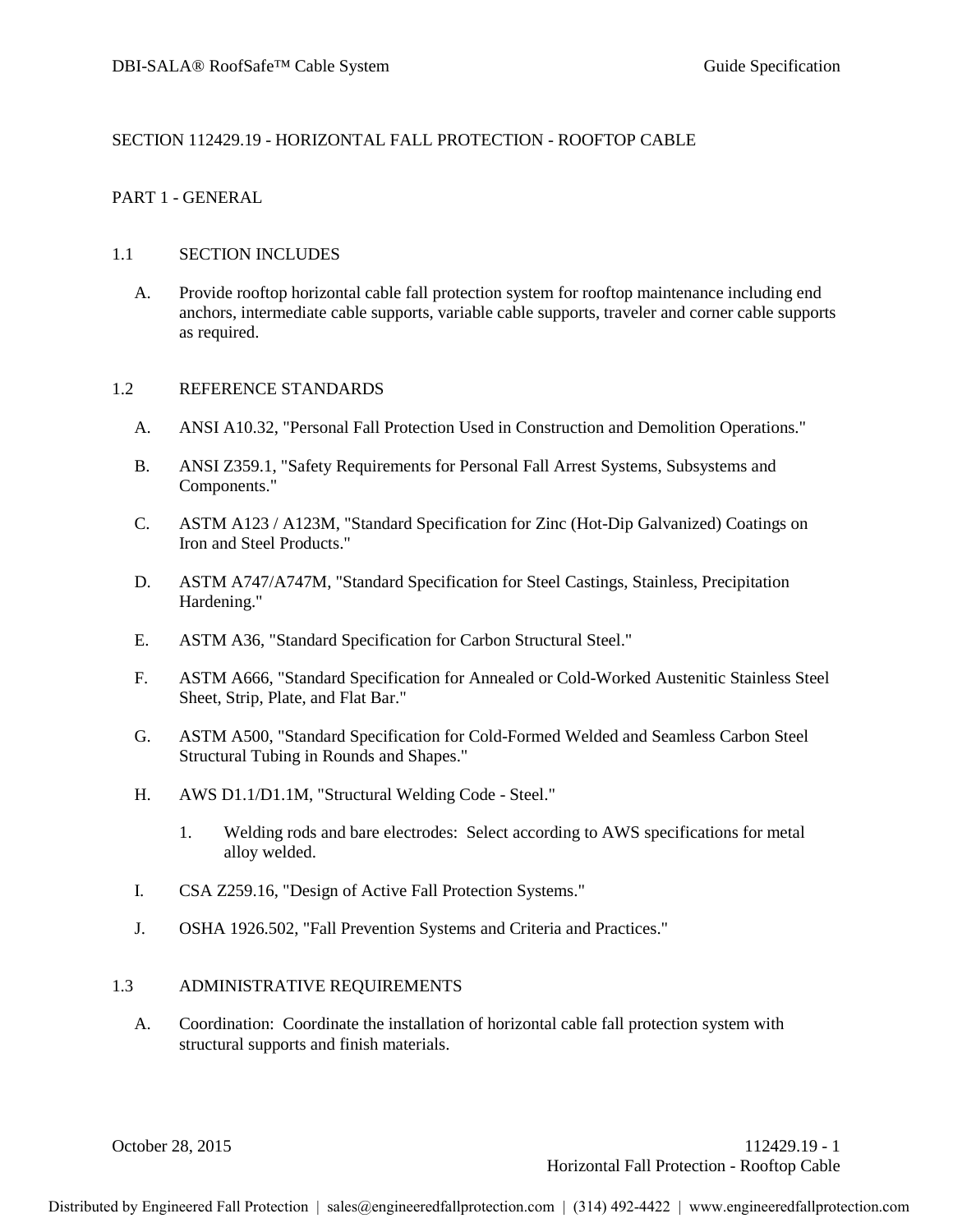#### 1.4 SUBMITTALS

- A. Product Data: Manufacturer's data and product information indicating the sizes, descriptions, capacities, test certifications, and other descriptive data showing in sufficient detail that the product complies with the contract requirements.
- B. Shop Drawings: For fabrication showing the complete fall protection system. Layout drawings of each system in relation to the supporting structure indicating the locations of properly labeled components.
- C. Furnish proof of installer's certification approval by manufacturer in the form of the installer's current certificate issued by the manufacture.
- D. Designer's Qualifications Statement.
- E. Systems Manual:
	- 1. Maintenance Procedures: Including parts list and maintenance requirements for all equipment.
	- 2. Operation Procedures: Indicating proper use of equipment for safe operation of the systems.
	- 3. Manufacturer's catalog data indicating the sizes, descriptions, capacities, test certifications, and other descriptive data showing sufficient detail that the product complies with the contract requirements.
- F. Record Documents: Include a copy of Record Drawings in the systems manual.
- G. Warranty: Submit manufacturer warranty and ensure that forms have been completed in Owner's name and registered with manufacturer.
- H. Delegated-Design Submittal: For fall protection system, including analysis data signed and sealed by the qualified professional engineer responsible for their preparation.

## 1.5 QUALITY ASSURANCE

- A. Perform design under direct supervision of a Professional Engineer experienced in design of this type of work and licensed in the [**State**] [**Commonwealth**] [**Province**] of <**insert name of state, commonwealth, or province**>.
- B. Install fall protection system by manufacturer's authorized, trained, and certified personnel.

## 1.6 DELIVERY, STORAGE, AND HANDLING

- A. Deliver materials in manufacturer's original unopened packaging.
- B. Store materials in original protective packaging.
- C. Prevent soiling, physical damage, or moisture.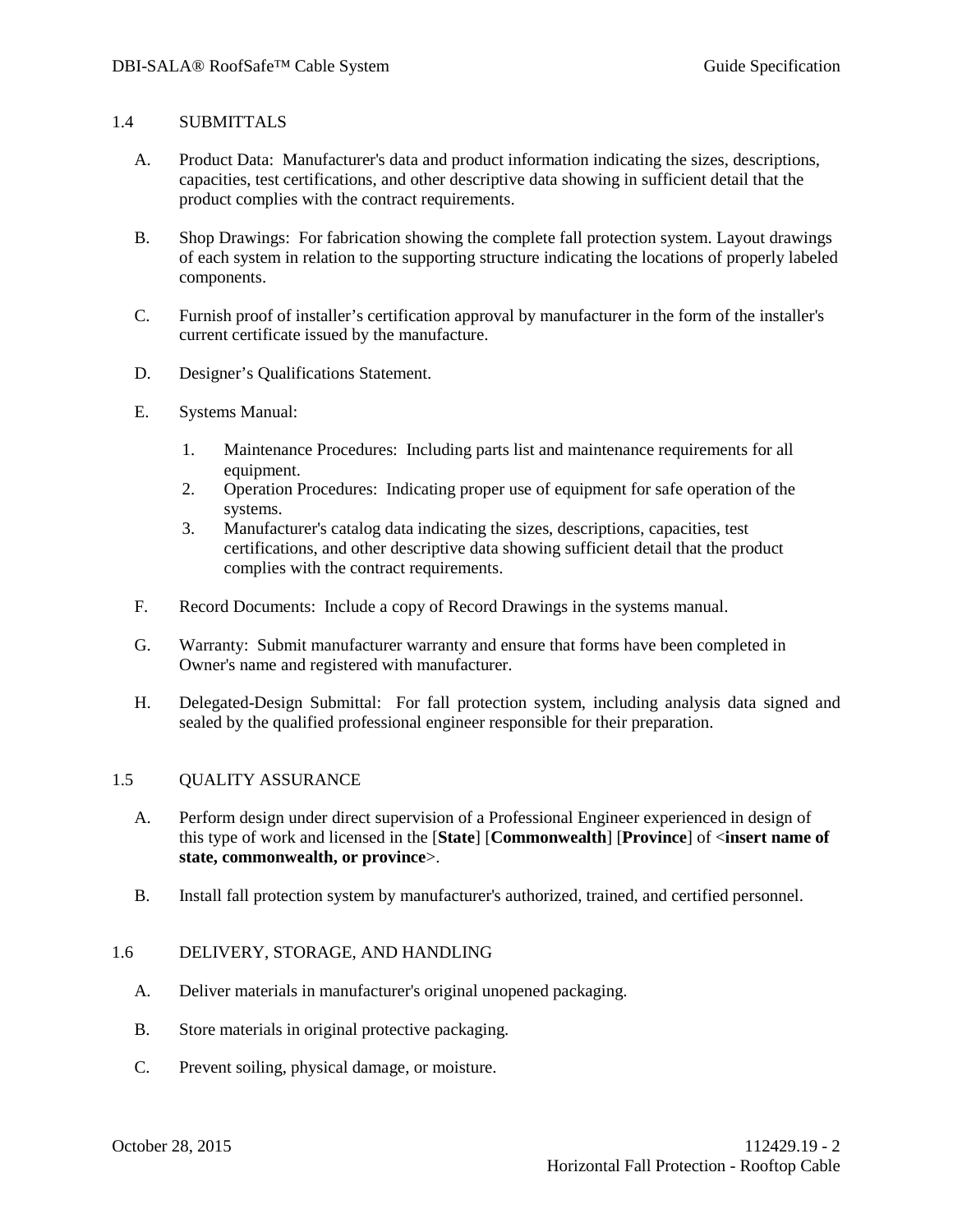### 1.7 PROJECT CONDITIONS

A. Coordinate layout and installation of framing and reinforcements for fall protection system anchors.

#### 1.8 WARRANTY

- A. Correct defective Work within a one year period after Date of Substantial Completion.
- B. Provide lifetime manufacturer warranty.

## PART 2 - PRODUCTS

## 2.1 MANUFACTURERS

- A. Basis of Design Product: Subject to compliance with requirements, provide 3M Fall Protection; DBI-SALA® RoofSafe™ Cable System.
- B. Substitutions: Not Permitted
- C. Source Limitation: Obtain fall protection system and components from a single manufacturer.

## 2.2 SYSTEM DESCRIPTION

- A. Allow users to walk uninterrupted the entire length of the system and provide secure anchorage to arrest a fall. System to allow attachment at any point along the cable and enables freedom of movement along the cable as it passes by intermediate anchors.
- B. Maximum span of 39 feet (12 m) between anchors and provides continuous hands free access for the user of the roof fall protection system.
- C. System must not be used as a tieback anchor for façade maintenance.

## 2.3 PREFORMANCE REQUIREMENTS

- A. Delegated Design: Engage a qualified professional engineer, as defined in Section 014000 "Quality Requirements," to design fall protection system.
- B. Structural Performance: Fall protection systems shall withstand the effects of loads and stresses within limits and under conditions required by [**CSA Z259.16,**] [**ANSI A10.32,**] [**ANSI Z359.1,**] [**and**] [**OSHA 1926.502**].
	- 1. Allow for multiple users, based on required system calculations.
	- 2. System designed for 2 simultaneous users maximum.
	- 3. System capable of spanning 39 feet (12 m) between intermediate supports.
	- 4. Maximum allowable force on anchors: 1348 lbs. (6 kN).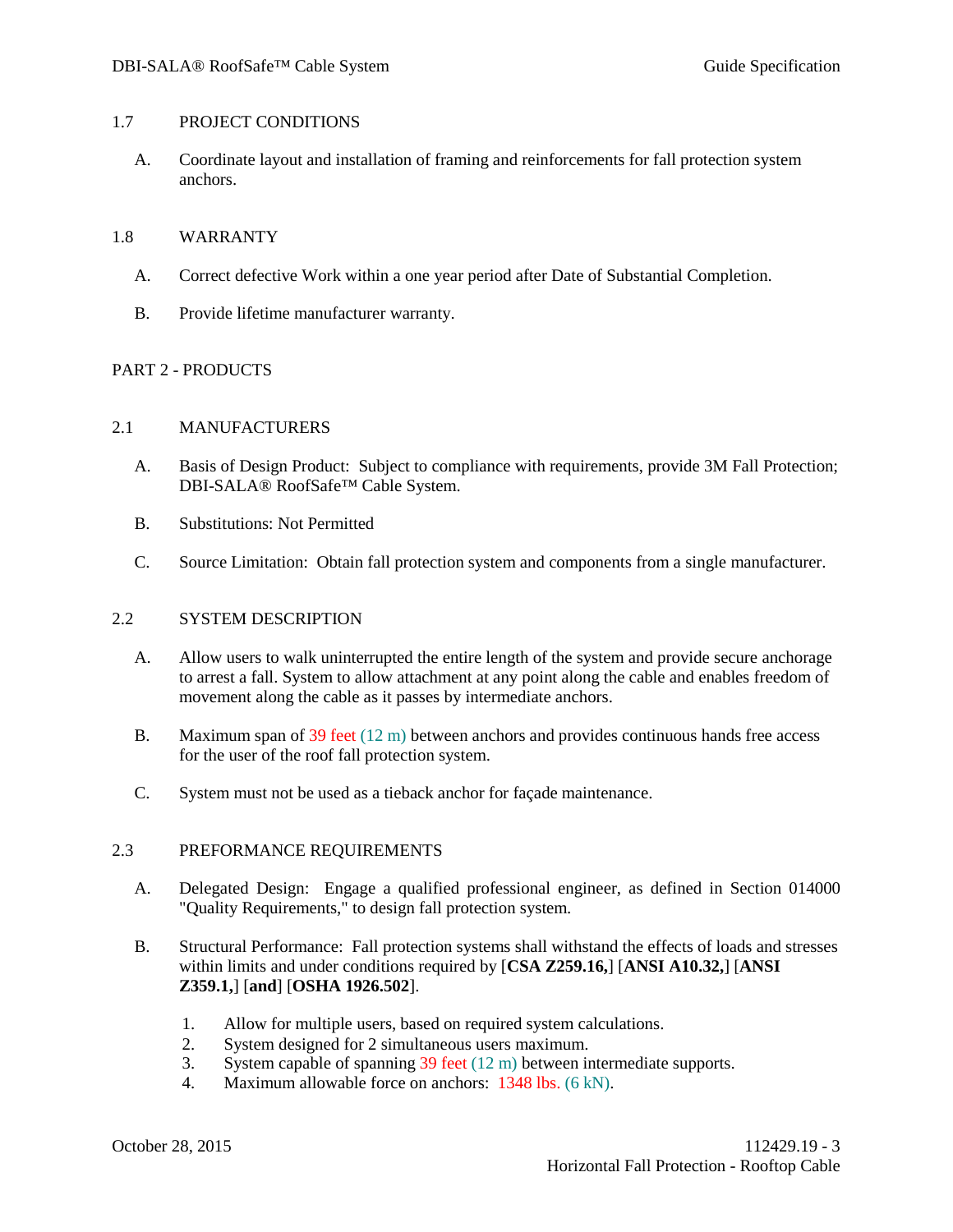## 2.4 COMPONENTS

- A. Cable: 7x7, 5/16 inch (8 mm) 316 Stainless Steel Wire, Breaking Strength 8542 lbs. (38 kN).
- B. End Anchorage Connector: 316 Stainless Steel, electropolished and Serial Numbered.
- C. Tensioner: 180 lbs. (0.8 kN) 316 Stainless Steel.
- D. Intermediate Guide: 316 Stainless Steel, electropolished.
- E. 90 and 45 Degree Corners: 316 Stainless Steel, electropolished. Other angles are achieved using Variable Guide.
- F. Variable Guide: 316 Stainless Steel, electropolished.
- G. Swage Toggles: 316 Stainless Steel.
- H. UniGrab Attachment Device with Carabiner: ASTM A747/A747M Precipitation Hardening Stainless Steel Casting, electropolished and numbered.
- I. Modular Anchors, with RoofSafe™ Eye and Pin:
	- 1. SpiraTech<sup>™</sup> Anchor.<br>2. Tip Over Anchor
	- Tip Over Anchor.
- J. Anchorage Plates: Anodized aluminum plates designed and tested to work with the SpiraTech<sup>™</sup> and Tip Over Anchor.

## 2.5 MATERIALS

- A. Primary cable assembly components: Stainless steel: ASTM A666, Type 316.
- B. Aluminum: [**6061**] [**or**] [**6082**] aluminum alloy.
- C. Connectors: Comply with OSHA regulation 1926.502.

## 2.6 FABRICATION

- A. Fabricate anchoring devices as recommended by the manufacturer to provide adequate support for intended use. Shop fabricate required anchorage posts using structural steel with material test certificates for full material traceability.
- B. Welding: AWS structural specification D1.1 by certified welders.
- C. Fabricate joints in a manner to discourage water accumulation.
- D. Swaging: Swage cable in-line with the anchor point.
- E. Finishes: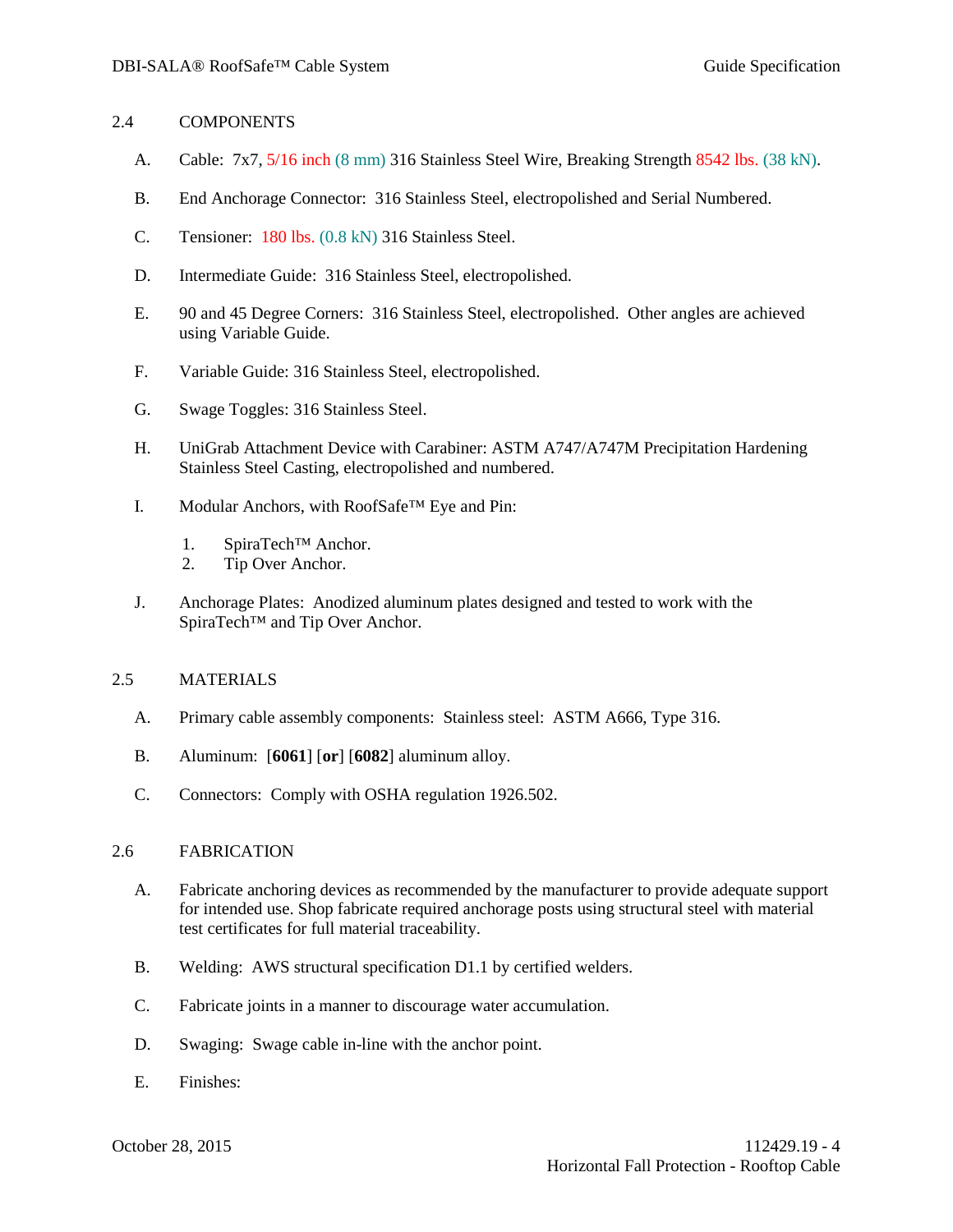- 1. Stainless Steel: Electropolished for corrosion resistance.
- 2. Structural Steel: Zinc Galvanized for corrosion resistance.
- 3. Aluminum: [**Anodized**] [**Powder coated**].

### 2.7 ACCESSORIES

- A. Fasteners: Designed to support a load on the system of 2 times the maximum design load without failure.
- B. Signage: Provide signs and system identification tags.
- C. Flashing: Comply with requirements of Section [**076200 "Sheet Metal Flashing and Trim."**] [**077100 "Roof Specialties."**] [**077200 "Roof Accessories."**] <**insert roofing section number and roofing section title**>
- D. Sealant: Comply with requirements of Section 079200 "Joint Sealants."

# PART 3 - EXECUTION

## 3.1 EXAMINATION

- A. Examine areas and conditions, with Installer present, for compliance with requirements for installation tolerances and other conditions affecting performance of fall protection equipment.
- B. Proceed with installation only after unsatisfactory conditions have been corrected.

## 3.2 PREPARATION

A. Coordinate location of fall protection equipment indicated to be attached to structural substrate or surface of roofing system, and furnish anchoring devices with templates and diagrams.

## 3.3 INSTALLATION

- A. Install according to approved shop drawings and manufacturer's instructions.
- B. Install anchorage and fasteners in accordance with manufacturer's recommendations to obtain the allowable working loads published in the product literature and in accordance with this specification.
- C. Exposed work shall be true to line and level with accurate angles, surfaces and with straight square edges. Coordinate anchorage system with supporting structure.
- D. Do not load or stress system until materials and fasteners are properly installed and ready for service.
- E. Do not use until trained in the use of the system.